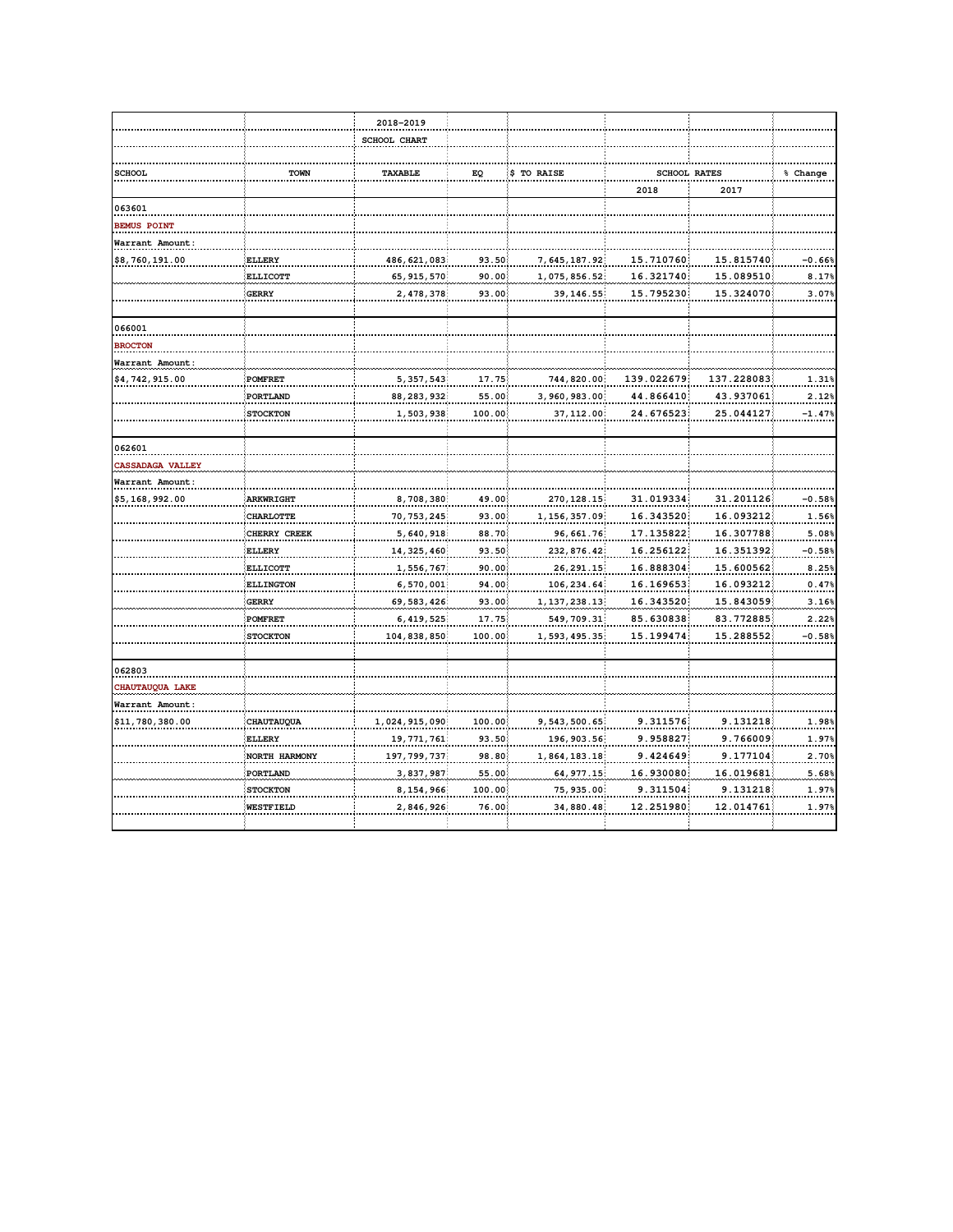|                      |                                | 2018-2019                    |                |                               |                         |                         |                |
|----------------------|--------------------------------|------------------------------|----------------|-------------------------------|-------------------------|-------------------------|----------------|
|                      |                                | <b>SCHOOL CHART</b>          |                |                               |                         |                         |                |
|                      |                                |                              |                |                               |                         |                         |                |
| <b>SCHOOL</b>        | <b>TOWN</b>                    | TAXABLE                      | EQ             | \$ TO RAISE                   | <b>SCHOOL RATES</b>     |                         | % Change       |
|                      |                                |                              |                |                               | 2018                    | 2017                    |                |
| 063201               |                                |                              |                |                               |                         |                         |                |
| <b>CLYMER</b>        |                                |                              |                |                               |                         |                         |                |
| Warrant Amount       |                                |                              |                |                               |                         |                         |                |
| \$4,283,832.00       | <b>CLYMER</b>                  | 74, 743, 230                 | 100.00         | 1,046,671.85                  | 14.003600               | 13.523300               | 3.55%          |
|                      | FRENCH CREEK                   | 115, 375, 836                | 100.00         | 1, 615, 673.29                | 14.003600               | 13.523300               | 3.55%          |
|                      | <b>MINA</b>                    | 115, 470, 598                | 100.00         | 1,617,000.30                  | 14.003600               | 13.523300               | 3.55%          |
|                      | SHERMAN                        | 320, 387                     | 100.00         | 4,486.56                      | 14.003600               | 13.523300               | 3.55%          |
|                      |                                |                              |                |                               |                         |                         |                |
| 060300               |                                |                              |                |                               |                         |                         |                |
| <b>DUNKIRK CITY</b>  |                                |                              |                |                               |                         |                         |                |
| Warrant Amount:      |                                |                              |                |                               |                         |                         |                |
| \$9,966,642.00       | DUNKIRK-CITY                   | 28, 412, 789                 | 79.00          | 6, 571, 929.20                | 23.130758               | 22.744983               | 1.70%          |
|                      | DUNKIRK-TOWN                   | 106, 559, 027                | 69.00          | 2,832,670.32                  | 26.583110               | 26.041357               | 2.08%          |
|                      | <b>SHERIDAN</b>                | 18, 618, 323                 | 59.00          | 562,042.48                    | 30.187599               | 30.455147               | $-0.88%$       |
| 063801               |                                |                              |                |                               |                         |                         |                |
| FALCONER             |                                |                              |                |                               |                         |                         |                |
| Warrant Amount:      |                                |                              |                |                               |                         |                         |                |
| \$7,006,464.00       | CARROLL                        | 3,750,271                    | 100.00         | 66, 785.17                    | 17.808093               | 18.968772               | $-6.12%$       |
|                      | <b>ELLICOTT</b>                | 227, 330, 099                | 90.00          | 4, 498, 128.30                | 19.786770               | 19.355890               | 2.23%          |
|                      | <b>ELLINGTON</b>               | 41, 446, 914                 | 94.00          | 785, 202.64                   | 18.944779               | 19.967129               | $-5.12%$       |
|                      | <b>GERRY</b>                   | 6,586,980                    | 93.00          | 126, 130.70                   | 19.148487               | 19.656759               | $-2.59%$       |
|                      | POLAND                         | 80, 772, 499                 | 94.00          | 1,530,217.18                  | 18.944779               | 19.555435               | $-3.12%$       |
| 064603               |                                |                              |                |                               |                         |                         |                |
| FORESTVILLE          |                                |                              |                |                               |                         |                         |                |
| Warrant Amount:      |                                |                              |                |                               |                         |                         |                |
| \$3,879,588.00       | <b>ARKWRIGHT</b>               | 19, 168, 154                 | 49.00          | 666, 430.25                   | 34.767576               | 34.648374               | 0.34%          |
| (Including Catt. Co) | <b>HANOVER</b>                 | 92, 535, 899                 | 86.00          | 1,833,083.69                  | 19.809433               | 19.076071               | 3.84%          |
|                      | <b>SHERIDAN</b>                | 26, 946, 395                 | 59.00          | 778,070.87                    | 28.874767               | 28.775768               | 0.34%          |
|                      | VILLENOVA                      | 13,099,491                   | 52.50          | 425,075.05                    | 32.449738               | 32.338482               | 0.34%          |
|                      |                                |                              |                |                               |                         |                         |                |
| 065801               |                                |                              |                |                               |                         |                         |                |
| <b>FREDONIA</b>      |                                |                              |                |                               |                         |                         |                |
| Warrant Amount:      |                                |                              |                |                               |                         |                         |                |
| \$16,059,354.00      | <b>ARKWRIGHT</b>               | 6, 727, 396                  | 49.00          | 301, 445.57                   | 44.808660               | 45.271700               | $-1.02%$       |
|                      | DUNKIRK-TOWN<br><b>POMFRET</b> | 625, 444                     | 67.00          | 20,496.12                     | 32.770510<br>123.697140 | 32.149470               | 1.93%<br>1.77% |
|                      |                                | 112, 554, 127                | 17.75<br>55.00 | 13, 922, 623.05               | 39.920440               | 121.551400<br>38.917770 | 2.58%          |
|                      | PORTLAND<br><b>SHERIDAN</b>    | 16, 237, 440<br>31, 348, 001 | 59.00          | 648, 205.73<br>1, 166, 583.52 | 37.213970               | 37.598530               | $-1.02%$       |
|                      |                                |                              |                |                               |                         |                         |                |
|                      |                                |                              |                |                               |                         |                         |                |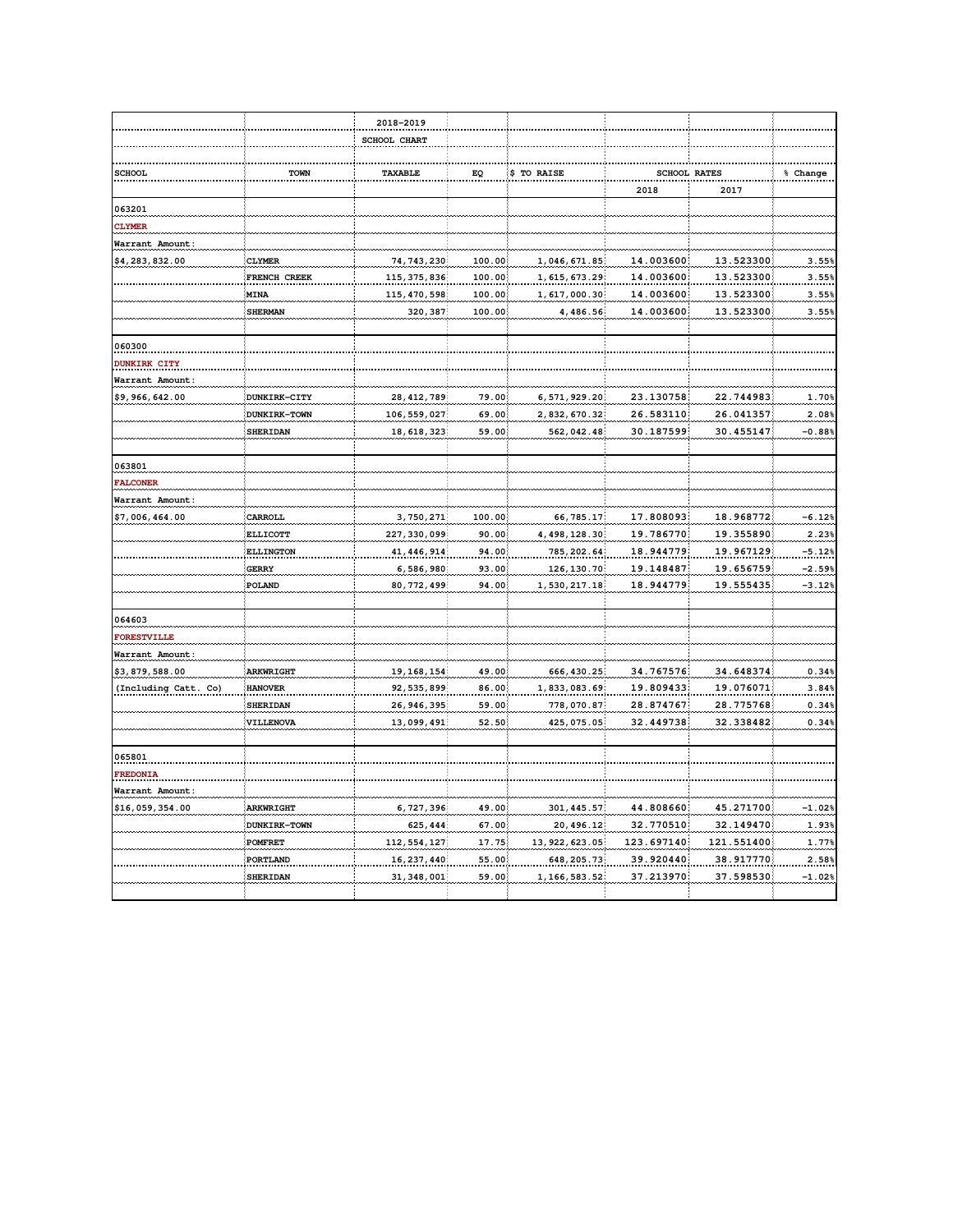|                                    |                  | 2018-2019     |        |                |           |                     |          |
|------------------------------------|------------------|---------------|--------|----------------|-----------|---------------------|----------|
|                                    |                  | SCHOOL CHART  |        |                |           |                     |          |
|                                    |                  |               |        |                |           |                     |          |
| <b>SCHOOL</b>                      | TOWN             | TAXABLE       | EQ     | \$ TO RAISE    |           | <b>SCHOOL RATES</b> | % Change |
|                                    |                  |               |        |                | 2018      | 2017                |          |
| 062401                             |                  |               |        |                |           |                     |          |
| FREWSBURG                          |                  |               |        |                |           |                     |          |
| Warrant Amount:                    |                  |               |        |                |           |                     |          |
| \$5,400,172.00                     | <b>BUSTI</b>     | 14, 232, 627  | 100.00 | 352,854.00     | 24.791926 | 24.570998           | 0.90%    |
| (Including Catt. Co)               | CARROLL          | 137,063,738   | 100.00 | 3, 398, 148.00 | 24.792469 | 24.571544           | 0.90%    |
|                                    | <b>KIANTONE</b>  | 46, 436, 931  | 100.00 | 1, 151, 261.00 | 24.791926 | 25.864209           | -4.15%   |
|                                    | POLAND           | 11,660,651    | 94.00  | 307, 543.00    | 26.374389 | 25.330926           | 4.12%    |
| 047201                             |                  |               |        |                |           |                     |          |
| <b>GOWANDA</b>                     |                  |               |        |                |           |                     |          |
| Warrant Amount:                    |                  |               |        |                |           |                     |          |
| \$1,779.22                         | <b>HANOVER</b>   | 90,328        | 86.00  | 1,779.22       | 19.697363 | 19.334120           | 1.88%    |
| 060800                             |                  |               |        |                |           |                     |          |
| <b>JAMESTOWN</b>                   |                  |               |        |                |           |                     |          |
| Warrant Amount:                    | <b>JAMESTOWN</b> | 672, 262, 005 | 100.00 | 13,061,701.72  | 19.562389 | 19.562389           | 0.00%    |
| \$14,648,257.66                    | KIANTONE         | 39, 773, 080  | 100.00 | 772, 747.88    | 20.593872 | 20.593872           | 0.00%    |
|                                    | <b>BUSTI</b>     | 27, 527, 972  | 100.00 | 534,838.69     | 19.564179 | 19.564179           | 0.00%    |
|                                    | <b>ELLICOTT</b>  | 12, 568, 789  | 98.00  | 271, 331.07    | 19.963448 | 19.963448           | 0.00%    |
|                                    | CARROLL          | 48,775        | 100.00 | 947.65         | 19.564179 | 19.564179           | 0.00%    |
|                                    |                  |               |        |                |           |                     |          |
| 064801                             |                  |               |        |                |           |                     |          |
| PANAMA                             |                  |               |        |                |           |                     |          |
| Warrant Amount:                    |                  |               |        |                |           |                     |          |
| \$3,464,980.00                     | <b>BUSTI</b>     | 27, 357, 850  | 100.00 | 481, 164.47    | 17.587803 | 18.009231           | $-2.34%$ |
|                                    | <b>HARMONY</b>   | 95, 214, 382  | 100.00 | 1, 674, 611.80 | 17.587803 | 18.957085           | $-7.22%$ |
|                                    | NORTH HARMONY    | 71,882,464    | 98.80  | 1,279,609.93   | 17.801420 | 18.099729           | $-1.65%$ |
|                                    | <b>SHERMAN</b>   | 1,682,632     | 100.00 | 29,593.80      | 17.587803 | 18.009229           | $-2.34%$ |
| 063001                             |                  |               |        |                |           |                     |          |
| <b>PINE VALLEY</b>                 |                  |               |        |                |           |                     |          |
| Warrant Amount:                    |                  |               |        |                |           |                     |          |
| \$1,997,808.52                     | <b>ARKWRIGHT</b> | 1,547,266     | 49.00  | 52,686.76      | 34.051518 | 34.667726           | $-1.78%$ |
| (Not Including Catt. Co) CHARLOTTE |                  | 1,555,879     | 93.00  | 27, 914.22     | 17.941122 | 17.881248           | 0.33%    |
|                                    | CHERRY CREEK     | 49, 543, 601  | 88.70  | 931, 958.35    | 18.810872 | 18.119665           | 3.81%    |
|                                    | <b>ELLINGTON</b> | 11, 482, 241  | 94.00  | 203, 812.75    | 17.750259 | 17.881248           | $-0.73%$ |
|                                    | <b>VILLENOVA</b> | 24, 587, 842  | 52.50  | 781, 436.45    | 31.781417 | 32.356544           | $-1.78%$ |
| 047601                             |                  |               |        |                |           |                     |          |
| <b>RANDOLPH</b>                    |                  |               |        |                |           |                     |          |
| Warrant Amount:                    |                  |               |        |                |           |                     |          |
| \$4,610,514.00                     | <b>ELLINGTON</b> | 3, 757, 975   | 94.00  | 40, 964.82     | 10.594337 | 10.594337           | $0.00\%$ |
| (Including Catt. Co)               | POLAND           | 4,978,003     | 94.00  | 54,264.06      | 10.375897 | 10.375897           | 0.00%    |